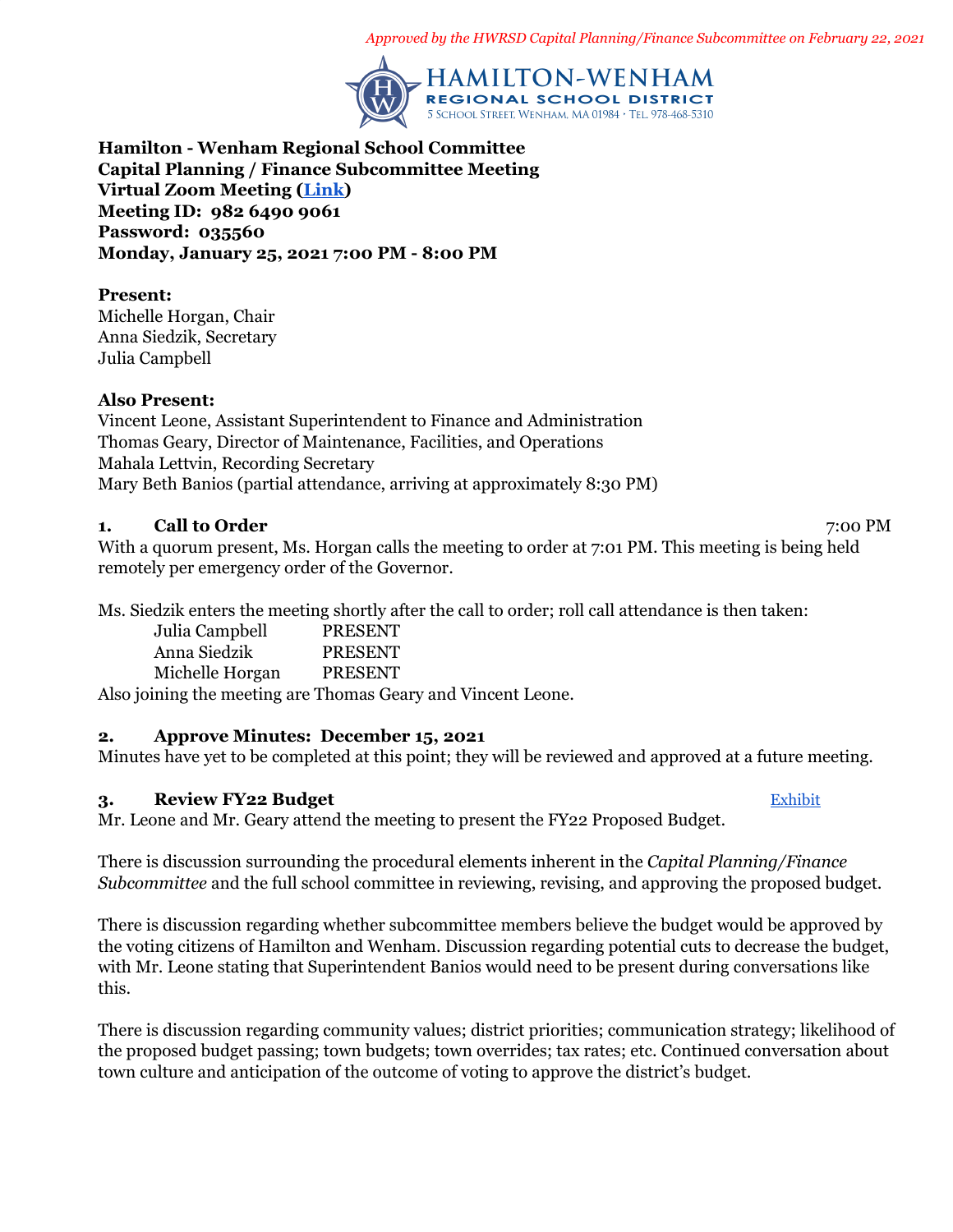Members review specific line item amounts, including:

- Discretionary spending, including contracted public relations position;
- Portrait of a Graduate;
- Feasibility Study;
- Non-expendable office supplies;
- COLA increase;
- Reclassification of technology costs;
- Athletic Department, including family cap and potential changes;

Continued discussion regarding district priorities. Ms. Horgan states that the role of the School Committee is to direct the administration to come up with a lesser amount. Ms. Siedzik disagrees, noting that the School Committee is tasked with listening to the community and bringing those priorities to be reflected through the budget and other actions. The discussion continues with ongoing disagreement about the role of the subcommittee and school committee.

There is discussion regarding the scheduling of future meetings; answering subcommittee members' questions; approaching deadlines; Superintendent Banios' attendance at subcommittee meetings; etc. Ms. Siedzik and Ms. Campbell would both like to see alternative options.

Superintendent Banios joins the meeting at approximately 8:30 PM, and provides explanations regarding members' questions. Specifically, Ms. Banios reviews the restructuring plan and positions involved. Ms. Siedzik asks if there are alternative plans to the restructuring presented, with Ms. Banios explaining that if anything *had* to be eliminated, it would need to be the two middle school positions.

There is continued discussion regarding the likelihood of favorable town votes for the district's budget. There is discussion about the potential cost savings of restructuring schools; timeline/deadlines; COLA increase; union negotiations; assumptions inherent in the tentative budget; process/procedure moving forward; etc. There is discussion about opportunities for further discussion/decision-making at future meetings.

Ms. Siedzik asks Mr. Leone to confirm the towns' final numbers. Mr. Geary reminds the subcommittee that the district chose not to pursue their Capital Budget this year, remaining cognizant of the burden on tax payers.

# **4. Other items not reasonably anticipated by Chair**

None.

# **5. Set date for future meeting**

The *Capital Planning/ Finance Subcommittee* will meet on at a future date, TBD through email.

The Chairs of the School Committee and Towns' BOS and FINCOMs will be meeting on 02/01/2021. There is also a joint meeting coming up on 02/10/2021.

### **6. Vote to Adjourn I MOVE THAT WE ADJOURN THE 01/25/2021 CAPITAL PLANNING/ FINANCE SUBCOMMITTEE MEETING AT 8:59 PM.**

# **MOTION by Michelle Horgan; SECONDED by Anna Siedzik.** Julia Campbell YES;

Hamilton - Wenham School Committee **Capital Planning/Finance Subcommittee** 01/25/2021 Meeting Minutes Page 2 of 3